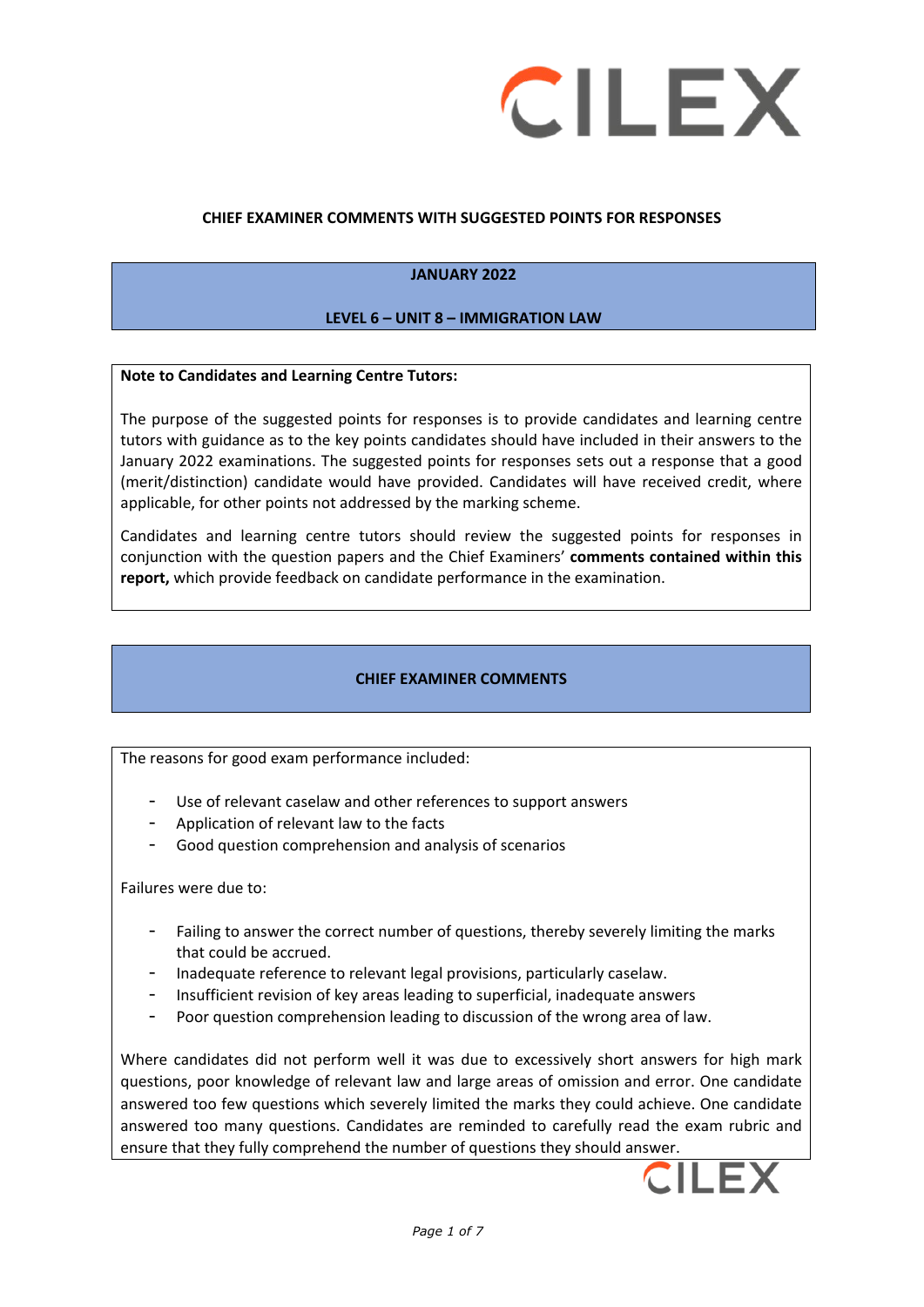# **CANDIDATE PERFORMANCE FOR EACH QUESTION**

## **SECTION A**

**Question 1 -** Start up/innovator route.

All candidates identified the correct area of law. All answers related to the newer rules listed in Appendix W. Some answers lacked detail and were superficial.

**Question 2 -** Humanitarian Protection.

This question was answered badly by most of the candidates. Humanitarian Protection is a longstanding component of the unit specification and has featured on a number of recent past papers, so it should not be a surprise to candidates that questions are posed in relation to it.

**Question 3 -** Loss of British citizenship.

This question was answered adequately but there was a lack of knowledge of recent developments in the law in this area.

**Question 4(a**) - Deportation grounds.

This question was generally answered well with most candidates identifying the correct statutory grounds and some able to identify relevant caselaw.

**(b) -** Challenging deportation.

Most candidates were able to identify applicable provisions in relation to challenging deportation from statute, immigration rules or caselaw. Some answers lacked detail.

### **SECTION B**

**Question 1(a) -**Student route.

Most of the candidates answered this question well and were able to identify the relevant provision from Appendix Student.

**(b) -** Remedies.

Most of the candidates were able to identify that there was no right of appeal and that administrative review was available.

**Question 2** – Domestic violence rule.

This question was answered satisfactorily. Some answers lacked detail.

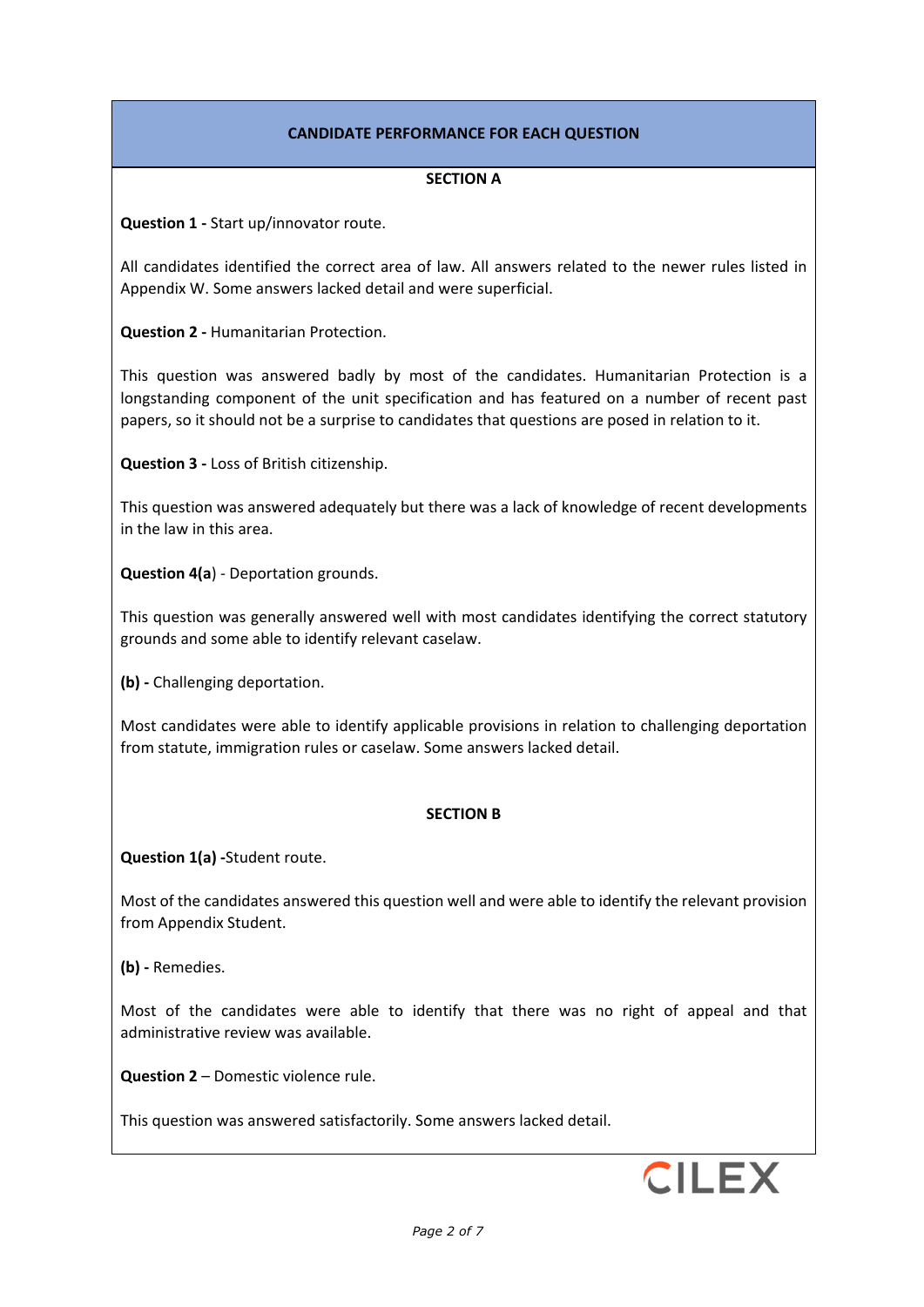**Question 3** – Asylum.

Overall, this question was answered well. Most candidates were able to work through the definition of a refugee appropriately and were able to pick up on the credibility issues and reach a sensible conclusion.

**Question 4(a)** –Nationality/Windrush.

This question was answered particularly well by one candidate, who managed to identify the historical development in the law which was relevant to the question.

**(b)** – Nationality/Windrush.

Again, the same candidate answered this question quite well in that they were able to identify the type of evidence that would be required to support the most appropriate application.

# **SUGGESTED POINTS FOR RESPONSE**

## **LEVEL 6 – UNIT 8 – IMMIGRATION LAW**

### **SECTION A**

| <b>Question</b><br><b>Number</b> | <b>Suggested Points for Responses</b>                                                                                                                                                                                                                                                                                                                                                                                                                                                                                                                                                                                                                                                                                                                                                                                                                                                                                                                                                                                                                                                                                                                                                     | <b>Max</b><br><b>Marks</b> |
|----------------------------------|-------------------------------------------------------------------------------------------------------------------------------------------------------------------------------------------------------------------------------------------------------------------------------------------------------------------------------------------------------------------------------------------------------------------------------------------------------------------------------------------------------------------------------------------------------------------------------------------------------------------------------------------------------------------------------------------------------------------------------------------------------------------------------------------------------------------------------------------------------------------------------------------------------------------------------------------------------------------------------------------------------------------------------------------------------------------------------------------------------------------------------------------------------------------------------------------|----------------------------|
| 1                                | Responses should include:<br>Discussion of the requirements of Appendix W, specifically Part<br>W3 (general), Part W5 (start-up) and Part W6 (innovator)<br>Financial requirements<br>$\bullet$<br>English language ability<br>$\bullet$<br>Relevant caselaw<br>Responses could include:<br>Relevant caselaw may include:<br>Shahzad [2012] UKUT 81 (IAC) - no unfairness in the<br>requirement of the PBS that an applicant must submit all<br>required evidence in order to demonstrate they meet the rules.<br>Alam v SSHD [2012] EWCA Civ 960 - the immigration rules,<br>policy guidance and application form make it clear that the<br>submission of specified documents is mandatory and if not<br>produced the application would be refused. It is a feature of the<br>PBS that predictability and certainty are more important than<br>discretion.<br>Mudiyanselage v SSHD [2018] EWCA Civ 65 - no evidential<br>flexibility in submission of specified documents in PBS.<br>Harpreet Singh v SSHD [2018] EWCA Civ 2861. - no opportunity<br>to correct administrative mistakes and applicants have to take<br>the consequences of their own mistakes.<br>Other relevant caselaw | 25                         |

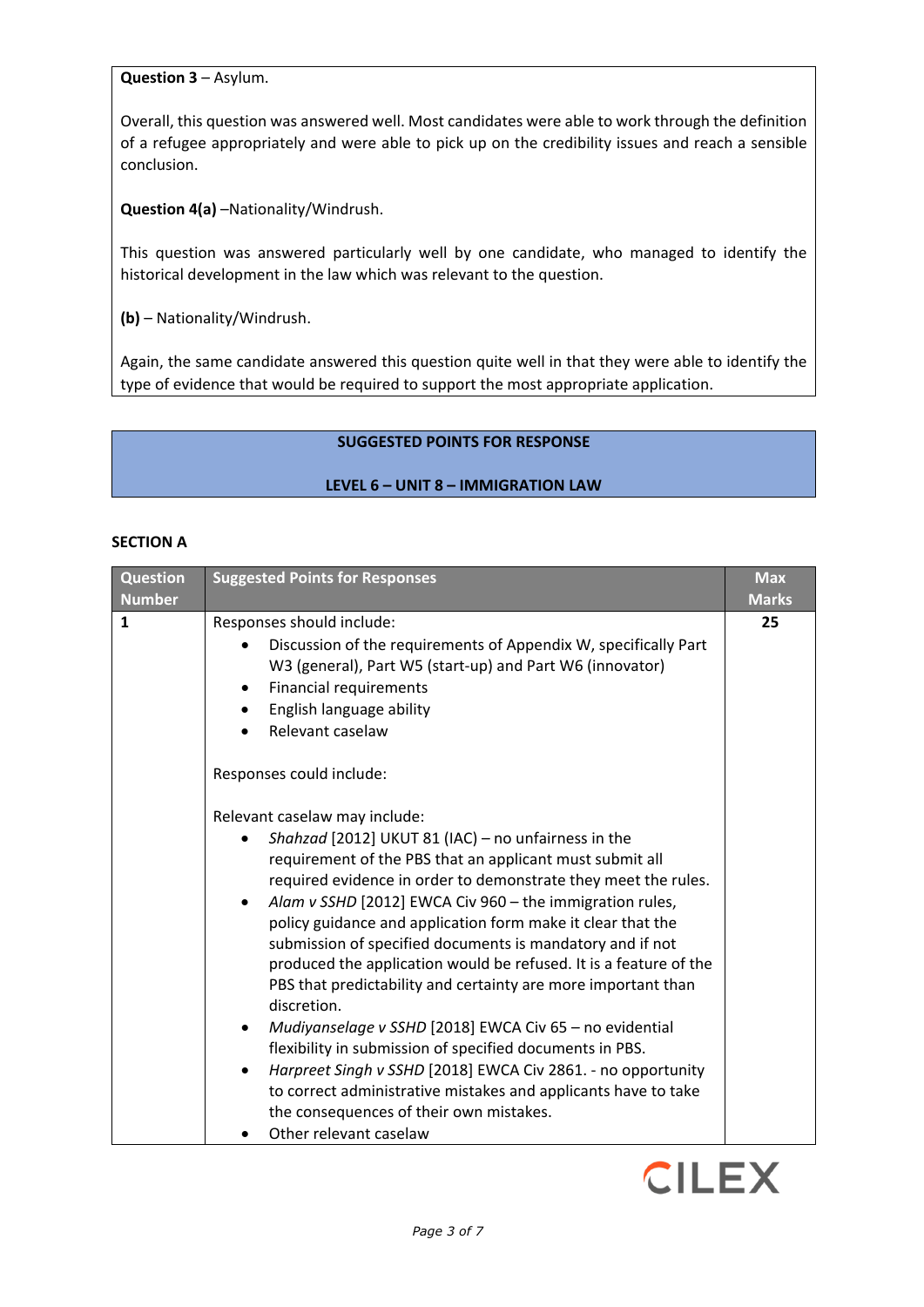|                | <b>Question 1 Total:</b>                                                                                                                                                                                                                                                                                                                                                                                                                                                                                                                                                                                                                                                                                                                                                                                                                                                                                                                                 | 25 marks |
|----------------|----------------------------------------------------------------------------------------------------------------------------------------------------------------------------------------------------------------------------------------------------------------------------------------------------------------------------------------------------------------------------------------------------------------------------------------------------------------------------------------------------------------------------------------------------------------------------------------------------------------------------------------------------------------------------------------------------------------------------------------------------------------------------------------------------------------------------------------------------------------------------------------------------------------------------------------------------------|----------|
| $\overline{2}$ | Responses should include:<br>Discussion of the Refugee Qualification Regulations, paragraph<br>339C immigration rules and other relevant legal provisions<br>Exclusion from HP under paragraph 339D immigration rules<br>Features of a grant of HP (including family reunion under<br>$\bullet$<br>paragraphs 352 FA and 352FG immigration rules) and<br>international travel considerations (including circumstances in<br>which a CoT will be issued by the SSHD)<br>Reference to relevant caselaw<br>$\bullet$                                                                                                                                                                                                                                                                                                                                                                                                                                        | 25       |
|                | Response may include:<br>Relevant caselaw may include: Elgafaji [2009] EUECJ C-465/07,<br>QD (Iraq) v SSHD [2009] EWCA Civ 620, GS (Article 15(c):<br>indiscriminate violence) Afghanistan CG [2009] UKAIT 44, HM<br>and others (Article 15(c)) Iraq CG [2010] UKUT 331 (IAC)<br>Other relevant caselaw                                                                                                                                                                                                                                                                                                                                                                                                                                                                                                                                                                                                                                                  |          |
|                | <b>Question 2 Total:</b>                                                                                                                                                                                                                                                                                                                                                                                                                                                                                                                                                                                                                                                                                                                                                                                                                                                                                                                                 | 25 marks |
| 3              | Responses should include:<br>Discussion of deprivation of citizenship under s.40(2) and s.40(3)<br><b>BNA 1981</b><br>Discussion of nullification of a grant of citizenship<br>٠<br>Discussion of renouncement of citizenship under s.12 BNA 1981<br>٠<br>Discussion of remedies<br>Discussion of relevant caselaw<br>$\bullet$<br>Response may include:<br>Discussion of relevant caselaw in relation to deprivation e.g<br>Pirzada (Deprivation of citizenship: general principles) [2017]<br>UKUT 196 (IAC), Aziz [2018] EWCA Civ 1884, K2 v<br>UK (Application no. 42387/13), Pham v SSHD [2018] EWCA Civ<br>2064, Deliallisi (British citizen: deprivation appeal: Scope) [2013]<br>UKUT 439 (IAC), Pham v SSHD [2015] UKSC 19, R (Begum) v SIAC<br>[2021] UKSC 7<br>Discussion of relevant caselaw in relation to nullification e.g R<br>(Hysaj & Ors) v SSHD [2017] UKSC 82, R v. SSHD ex p. Naheed<br>Ejaz [1994], Kaziu [2014] EWHC 832 (Admin) | 25       |
|                | <b>Question 3 Total:</b>                                                                                                                                                                                                                                                                                                                                                                                                                                                                                                                                                                                                                                                                                                                                                                                                                                                                                                                                 | 25 marks |
| 4(a)           | Responses should include:<br>Discussion of grounds for deportation under s.3(5)(a) and s.3(6)<br>IA 1971<br>Discussion of meaning of "conducive to the public good and<br>relevant caselaw<br>Discussion of automatic deportation under s.32 UK Borders Act<br>2007<br>Relevant caselaw<br>Responses may include:                                                                                                                                                                                                                                                                                                                                                                                                                                                                                                                                                                                                                                        | 10       |

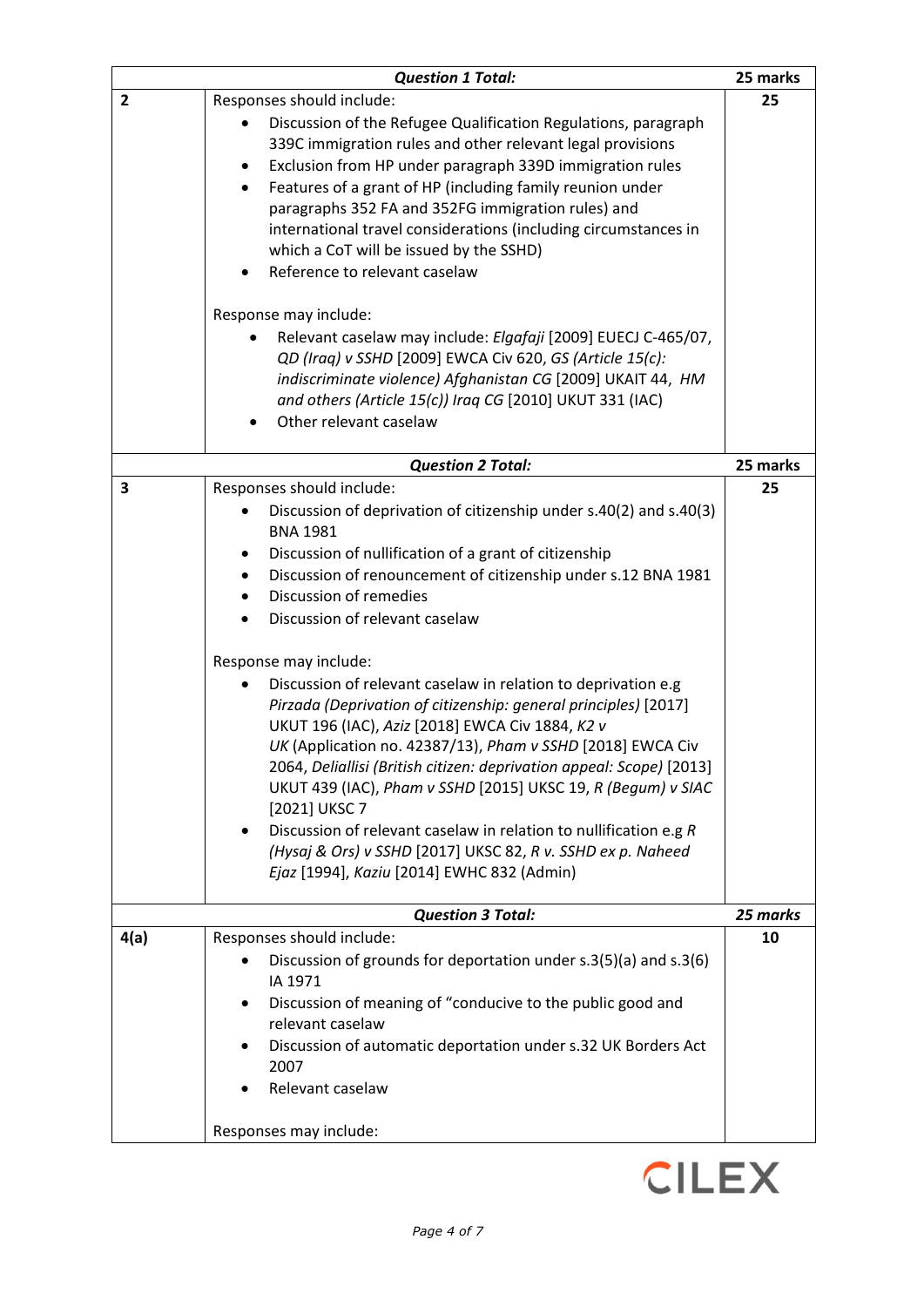|      | <b>Question 4 Total:</b>                                                                                                                                                                                                                                                                                                                                                                                                                                                                                                                                                                                                                                             | 25 marks |
|------|----------------------------------------------------------------------------------------------------------------------------------------------------------------------------------------------------------------------------------------------------------------------------------------------------------------------------------------------------------------------------------------------------------------------------------------------------------------------------------------------------------------------------------------------------------------------------------------------------------------------------------------------------------------------|----------|
|      | Responses could include:<br>Discussion of caselaw could include: KO (Nigeria) v SSHD [2018]<br>UKSC 53, SSHD v PG (Jamaica) [2019] EWCA Civ 1213, R(Kiarie) v<br>SSHD [2017] UKSC 42, MF (Nigeria) v SSHD [2013] EWCA Civ<br>1192, SSHD v AQ (Nigeria) [2015] EWCA Civ 250, Velasquez<br>Taylor v SSHD [2015] EWCA Civ 845, Maslov v Austria (ECtHR),<br>Bikanu (s.11 TCEA; s.117C NIAA; para. 399D) [2021] UKUT 34<br>(IAC), AA (Nigeria) v SSHD [2020] EWCA Civ 1296, HA (Iraq) v<br>SSHD [2020] EWCA Civ 1176, SSHD v JG (Jamaica) [2019] EWCA<br>Civ 982, CI Nigeria v SSHD [2019] EWCA Civ 2027                                                                 |          |
| 4(b) | SSHD [2008] EWCA civ 482, R v Kluxen [2010] EWCA crim 1081,<br>Masih (deportation - public interest - basic principles) Pakistan<br>[2012] UKUT 00046, SSHD v Rehman [2001] UKHL 47, Chahal.<br>Responses should include:<br>Discussion of statutory provisions – particularly s.98B and<br>s.117C-D NIAA 2002 (IA 2014), exemption from deportation<br>under s.7 IA 1971 and exceptions under s.33 UKBA 2007<br>Discussion of relevant immigration rules and their application,<br>$\bullet$<br>particularly paragraphs A398-399C<br>Discussion of relevant human rights principles and caselaw.<br>$\bullet$<br>Discussion of other relevant caselaw.<br>$\bullet$ | 15       |
|      | Relevant caselaw may include: N (Kenya) v SSHD [2004] EWCA,<br>AS (Pakistan) v SSHD [2008] EWCA Civ 1118, AL (Jamaica) v                                                                                                                                                                                                                                                                                                                                                                                                                                                                                                                                             |          |

### **SECTION B**

| <b>Question</b><br><b>Number</b> | <b>Suggested Points for Responses</b>                                                                                                                                                                                                                                                                                                                                                                                                                                                                                                                                                                                                                                                                                                                                                                                                                             | <b>Max</b><br><b>Marks</b> |
|----------------------------------|-------------------------------------------------------------------------------------------------------------------------------------------------------------------------------------------------------------------------------------------------------------------------------------------------------------------------------------------------------------------------------------------------------------------------------------------------------------------------------------------------------------------------------------------------------------------------------------------------------------------------------------------------------------------------------------------------------------------------------------------------------------------------------------------------------------------------------------------------------------------|----------------------------|
| 1(a)                             | Responses should include:<br>Discussion of the requirements of Appendix Student,<br>$\bullet$<br>particularly the financial requirements (currently one year of<br>course fees plus 9 months maintenance at £1334 per month if<br>studying in London).<br>Discussion of how the English language requirement will be met<br>Discussion of likely period of leave to be granted and the<br>conditions that could be attached to the grant of leave<br>Discussion of relevant caselaw.<br>Response may include:<br>Discussion of relevant caselaw could include: R (Hazret Kose) v<br>$\bullet$<br>SSHD [2011] EWHC 5294, R (Global Vision College Ltd) v SSHD<br>[2014] EWCA Cov 659, R (Mushtag) v ECO Islamabad, Pakistan<br>[2015] UKUT 00224<br>May include knowledge of ability to work for 20 hours a week<br>during term time and full time in the holidays | 15                         |

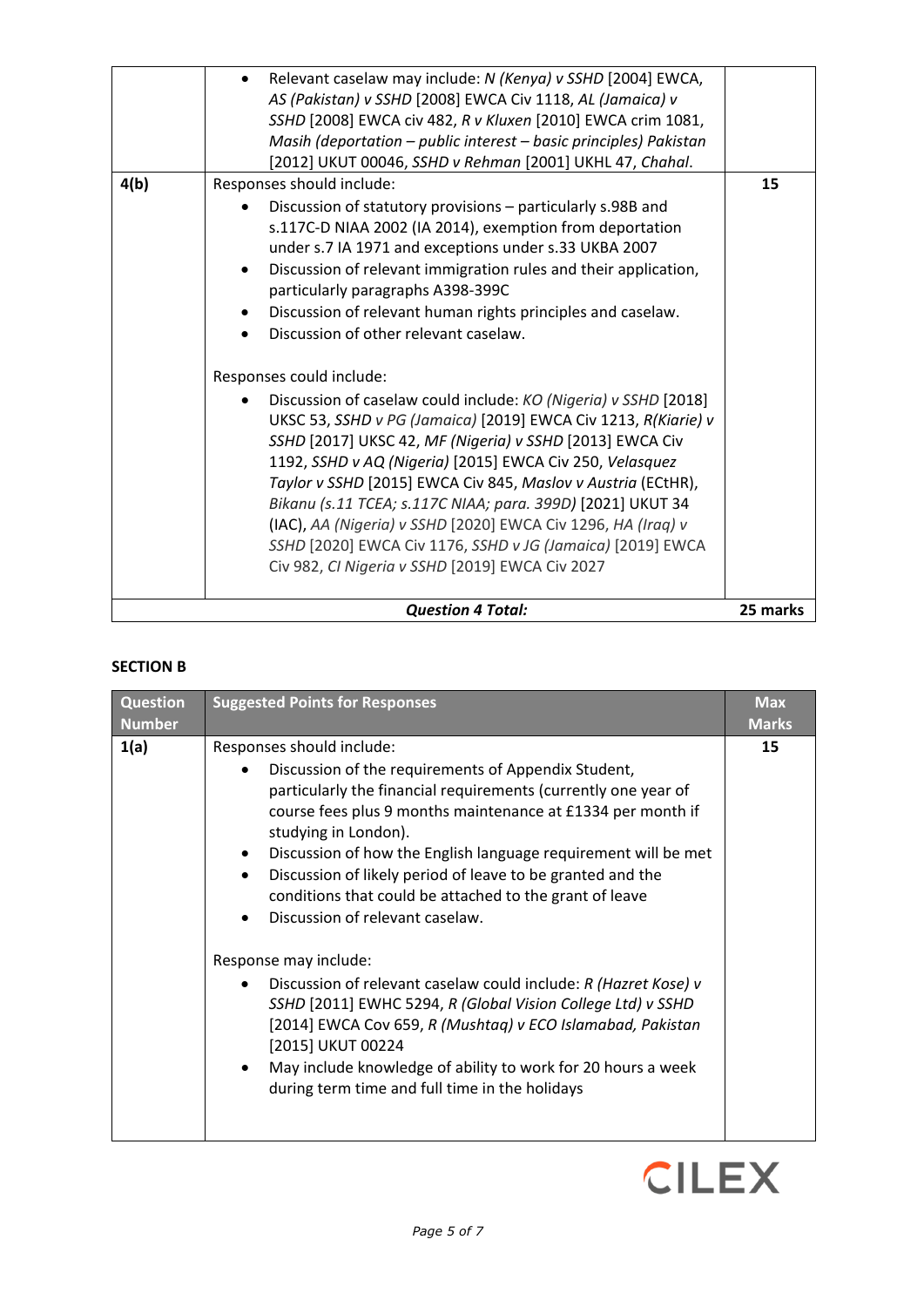| 1(b)           | Responses should include:                                                       | 10       |
|----------------|---------------------------------------------------------------------------------|----------|
|                | Identification that rights of appeal to the Tribunal are not                    |          |
|                | available in student visa cases.                                                |          |
|                | Reasoned discussion of administrative review, reapplication and                 |          |
|                | judicial review and when each remedy may be relevant,                           |          |
|                |                                                                                 |          |
|                | including discussion of applicable time limits.                                 |          |
|                | Responses could include:                                                        |          |
|                | More extensive discussion of one or two of the available                        |          |
|                | remedies in more detail than is expected.                                       |          |
|                | Practical details related to either of the three identified                     |          |
|                | remedies.                                                                       |          |
|                |                                                                                 |          |
|                | <b>Question 1 Total:</b>                                                        | 25 marks |
| $\overline{2}$ | Responses should include:                                                       | 25       |
|                | An understanding that the most appropriate application would                    |          |
|                | be an application under the domestic violence provisions of                     |          |
|                | Appendix FM.                                                                    |          |
|                |                                                                                 |          |
|                | Discussion of the requirements of section DVILR 1.1 (a)-(d) and                 |          |
|                | section E-DVILR 1.1-1.3 Appendix FM                                             |          |
|                | Discussion of the evidence that will be required and the burden                 |          |
|                | and standard of proof                                                           |          |
|                | Discussion of relevant principles from caselaw                                  |          |
|                | Responses could include:                                                        |          |
|                | Discussion of relevant caselaw e.g: IN (Domestic violence, IDI,                 |          |
|                | policy) Pakistan [2007] UKAIT 00024, JL (Domestic violence:                     |          |
|                | evidence and procedure) India [2006] UKAIT 00058                                |          |
|                | Discussion of 3-month DDV concession                                            |          |
|                | Remedies in the event of refusal                                                |          |
|                |                                                                                 |          |
|                | <b>Question 2 Total:</b>                                                        | 25 marks |
| 3              | Responses should include:                                                       | 25       |
|                | Burden and standard of proof in asylum cases                                    |          |
|                | Discussion of the definition of a refugee at Article 1A of the                  |          |
|                | Refugee Convention and application to the facts with reference                  |          |
|                | to relevant caselaw:                                                            |          |
|                | - Well-founded fear                                                             |          |
|                | - Persecution (e.g Article 9 RQD)                                               |          |
|                | - Convention reason (e.g Article 10 RQD)                                        |          |
|                | - Unable/unwilling to avail themselves of protection                            |          |
|                | - Internal relocation                                                           |          |
|                |                                                                                 |          |
|                | Discussion of credibility with reference to statutory provisions<br>and caselaw |          |
|                | Discussion of evidence that will assist to establish risk on return             |          |
|                | (including objective evidence)                                                  |          |
|                | Reference to relevant statutory provisions, immigration rules                   |          |
|                | and cases                                                                       |          |
|                | Responses may include:                                                          |          |
|                |                                                                                 |          |